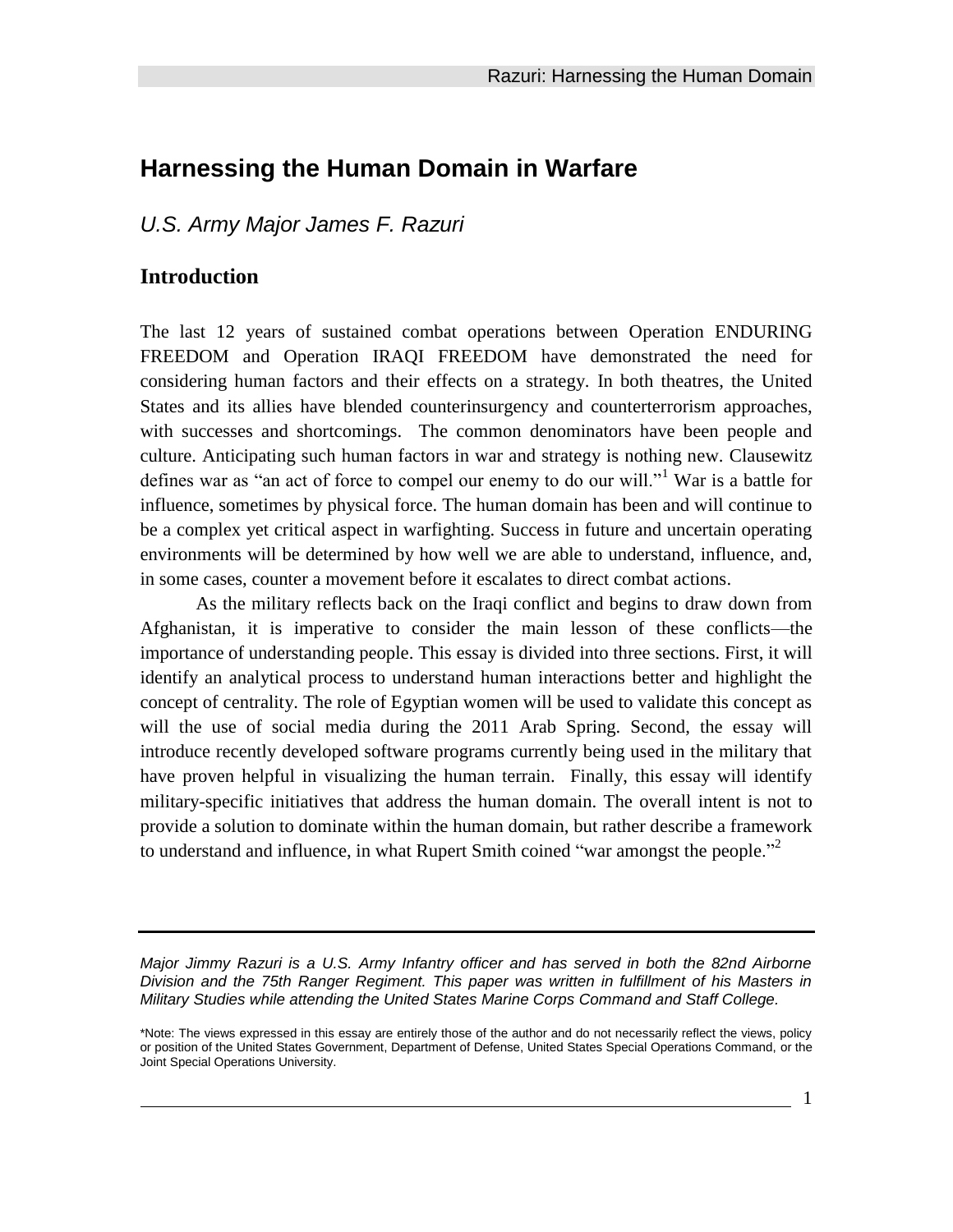### **Social Network Analysis**

Social movements develop out of the need to address grievances and occur within a social or familial circle. Social network analysis (SNA) is a useful tool to identify these interactions and assess which actors are most important or influential within a group. Often mistaken for link analysis, both are similar analytical tools but differ in approach.<sup>3</sup> Link analysis, a tool common with military analysts, compares two different actors (people to objects) whereas SNA compares similar actors (people to people) and can provide more qualitative information on their relationships.

## **The Concept of Centrality**

Central actors within a network who possess a higher degree of interaction with other members enjoy many advantages, such as access to information and resources.<sup>4</sup> Subsequently, they become very influential in a network. There are four different types of centrality: *Degree* centrality is how many ties an actor has within a network; *Closeness* centrality is how close an actor is to all the other actors; *Betweeness* centrality indicates the shortest distance between actors or groups; and *Eigenvector* centrality measures the amount of ties to more central actors.

### **Egyptian Women Example**

An example of its utility in determining influence within a social network is the role of Egyptian women in their informal financial system. Historically, women did not hold any positions in the Egyptian government.<sup>5</sup> However, they have always held a tremendous amount of authority within the *Sha'b,* a socioeconomic group of people that "remain tied to indigenous culture, social norms, and patterns of life."<sup>6</sup> This term is used to describe a lower class of people. Based on this class difference, this group forms a tight bond and develops its own concept, which Dr. Diane Singerman calls the familial ethos.<sup>7</sup> This idea centers on maintaining the integrity of the family with the onus often falling on the women as the males struggle to court, marry, and provide for a spouse due to financial disparity across the country. The networking of women of the *Sha'b* helps close this financial gap by establishing an informal banking system.<sup>8</sup> This system serves two purposes: first, it maintains the integrity of their families; and, second, it adds more central actors to their network. Herein lies the importance of understanding a social network and the influence, or centrality, of women in some cultures. This example also demonstrates that social networks can serve as an informal system of government.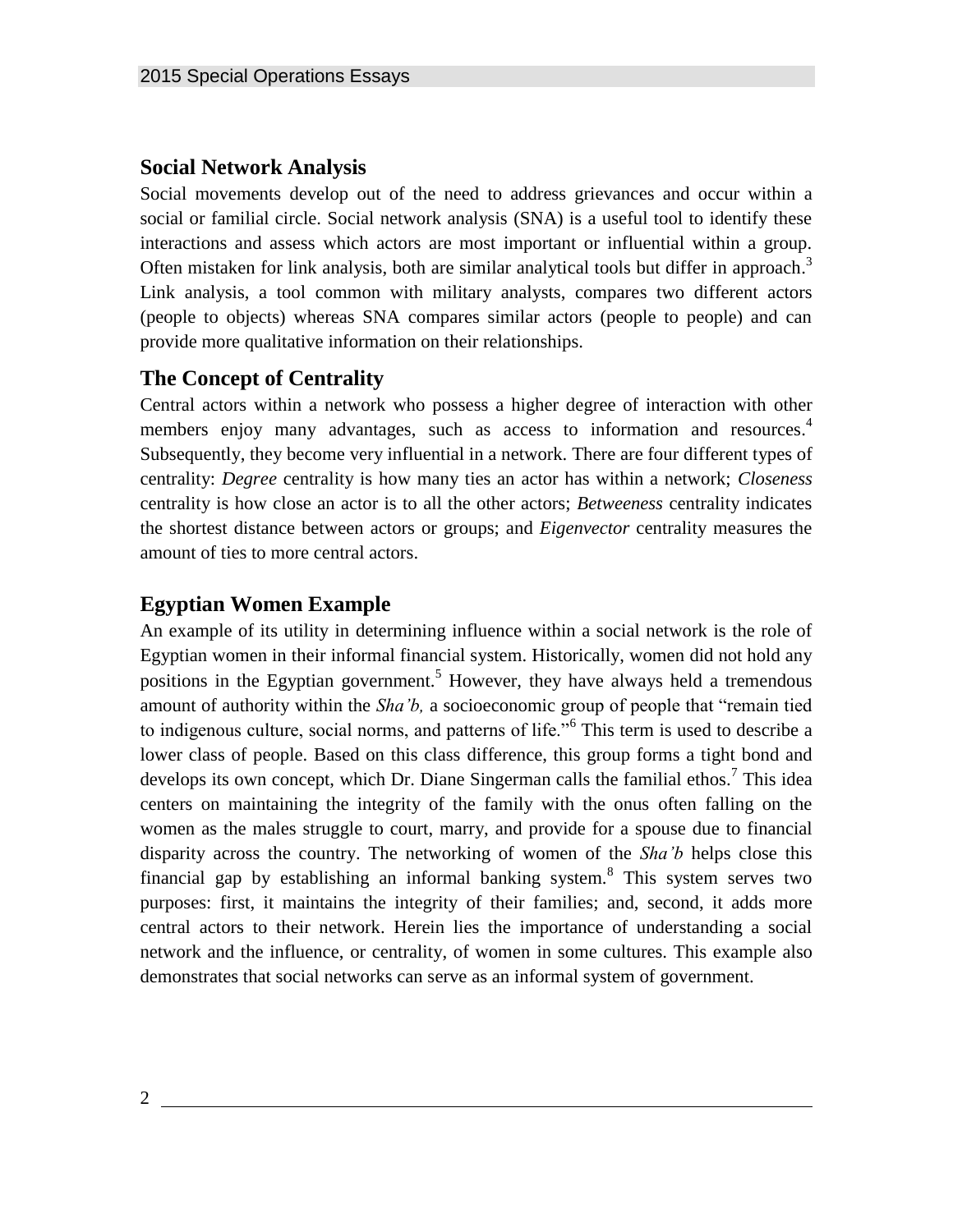#### **Social Media and the Egyptian Revolution**

Social interactions are vital to all humans, with current research suggesting that positive social relationships and interactions can increase life span by up to 50 percent.<sup>9</sup> Social networking tools such as Facebook or Twitter aim to build "social networks or social relations among people with shared interests and/or activities.<sup> $10$ </sup> Social media fulfills this innate need for interaction in a timely and simple manner, which was vital during events in Egypt in 2011.

In comparing the 100 days taken to overthrow the Shah in the 1979 Iranian Revolution to the 18 days the Egyptian Revolution ousted Hosni Mubarak, the increased speed of the latter was due to social media catalyzing the revolution.<sup>11</sup> Egyptian demographics and social media popularity are two factors that contributed to the speed of the Egyptian revolution. The demography consists of a disproportionate growth in the number of individuals less than 30 years of age as depicted in Figure 2, which is expected to be seen in Egypt over the next several decades.<sup>12</sup> The second factor is the popularity of social media in Egypt within this demographic. Nearly 78 percent of Facebook users were under the age of  $30<sup>13</sup>$ . The combination of these two factors was a recipe for timely mobilization and messaging.

Social grievances have always been part of Egyptian society but social media allowed those grievances to be voiced quickly and to an influential demographic. Jon Alterman provides a great metaphor to explain the speed by which media is used to accelerate a movement.<sup>14</sup> He notes that the four elements needed for a campfire are: a spark which creates a flash; tinder, which turns the spark into a flame; kindling, which grows the flame; and fuel logs, which increase the life of the campfire. In comparison, social media was not the spark of the revolution, but instead acted as both the tinder and kindling to mobilize the high number of Egyptians in Tahir Square. In the end, however, the revolutionaries failed to emplace a structure for enduring change—in essence, they could not provide the logs to fuel sustainment. Just as SNA is not a silver bullet for combating illicit networks, social media is not a means for revolution, but instead a critical component of social interaction that can be exploited to help map out the human terrain.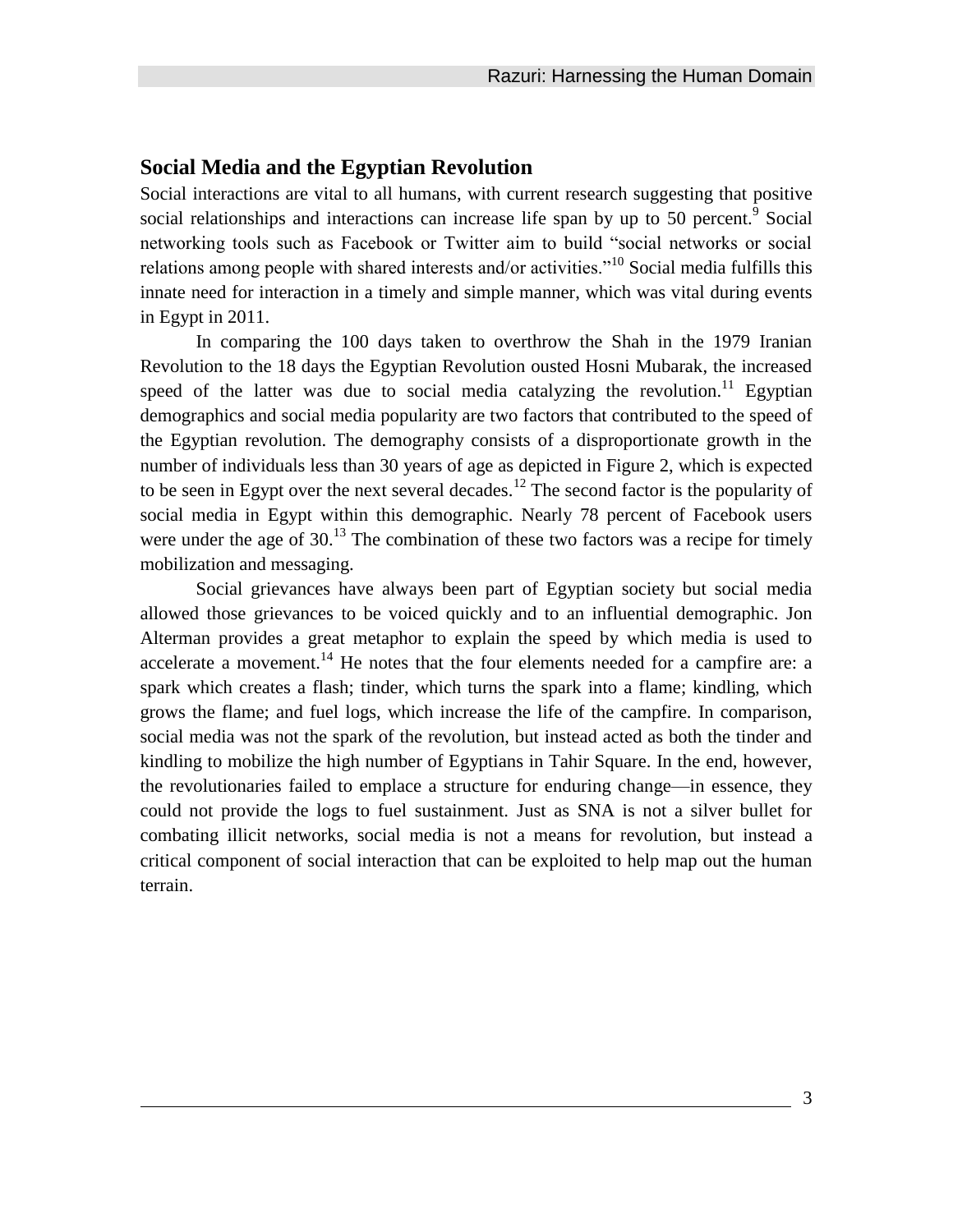

Figure 2. Egypt population pyramid. Source: United States Census Bureau, International Programs, 2011.

# **Mapping the Human Terrain**

This section will introduce two software tools that have been developed to specifically assist military forces in mapping out the human terrain. Both of these programs were developed at the Common Operational Research Environment (CORE) lab, located at the Naval Postgraduate School (NPS) in Monterey, California. The CORE lab is focused on supporting the education of both U.S. and foreign military officers in information technology that could be used to "understand and analyze network-based adversaries."<sup>15</sup> It provides a bottom-up approach for military officers to apply information from their parent organizations or countries to conduct real world analyses.<sup>16</sup> Upon completing their coursework, officers return to the field with the means to not only understand or influence the human domain with this emerging technology, but how to operate within it as well.

4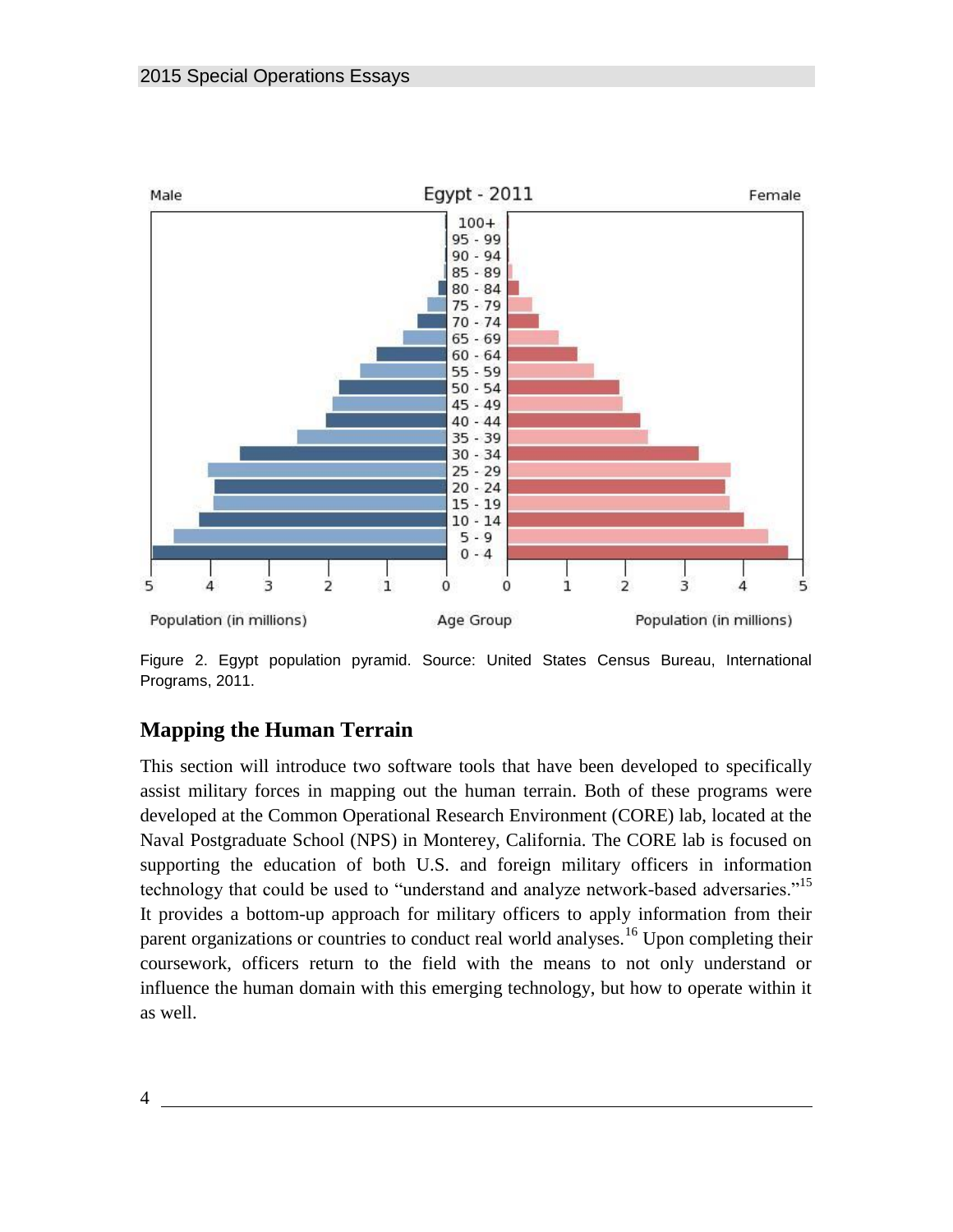### **Dynamic Twitter Network Analysis**

Just as a topographic map depicts the terrain in an area of operations, the programs developed at the CORE lab—Dynamic Twitter Network Analysis (DTNA) and Lighthouse—take information that is gleaned from social network mediums and provide a map of the human terrain.<sup>17</sup> As Twitter has become a popular social media application, the CORE lab has begun using the Application Programming Interface  $(API)^{18}$  to sift through its keywords or phrase and generate a visual network analysis in real time.<sup>19</sup> Subsequently, DTNA can provide the user with sentiment analysis based on the information pulled from the Twitter API. Three units within the Department of Defense are testing this program to better assess sentiment in an unnamed location.<sup>20</sup> If used correctly, this program could prove valuable in thwarting attacks on U.S. interests in a specific region. DTNA can also apply Twitter's hashtags and key phrases to a mapping feature as seen in the following project conducted at the CORE lab.

### **Application of DTNA**

Army Major Seth Lucente, a military intelligence officer and student at the CORE lab, analyzed social media in the Syria conflict.<sup>21</sup> Using DTNA, he pulled information from several social media mediums to identify the Assad regime's movements in combating protests and protecting facilities. The under-resourced rebel force was itself using social media to coordinate movement and provide situational awareness including battle damage assessment. Figure  $3^{22}$  provides a snapshot of the information gleaned from Major Lucente's analysis, which depicts locations of bombings in the form of green pins while blue pins show the locations of protests. Syrian government attacks are shown in the form of red pins to include embedded videos of battle damage assessment from Syrian airstrikes. Additional sentiment analysis provided the name of a rebel group that was used to protect these sites in the event of a government collapse. This project proved extremely useful in mapping out the human terrain and took only two months. By comparison, conventional means would have taken longer and required more analysts.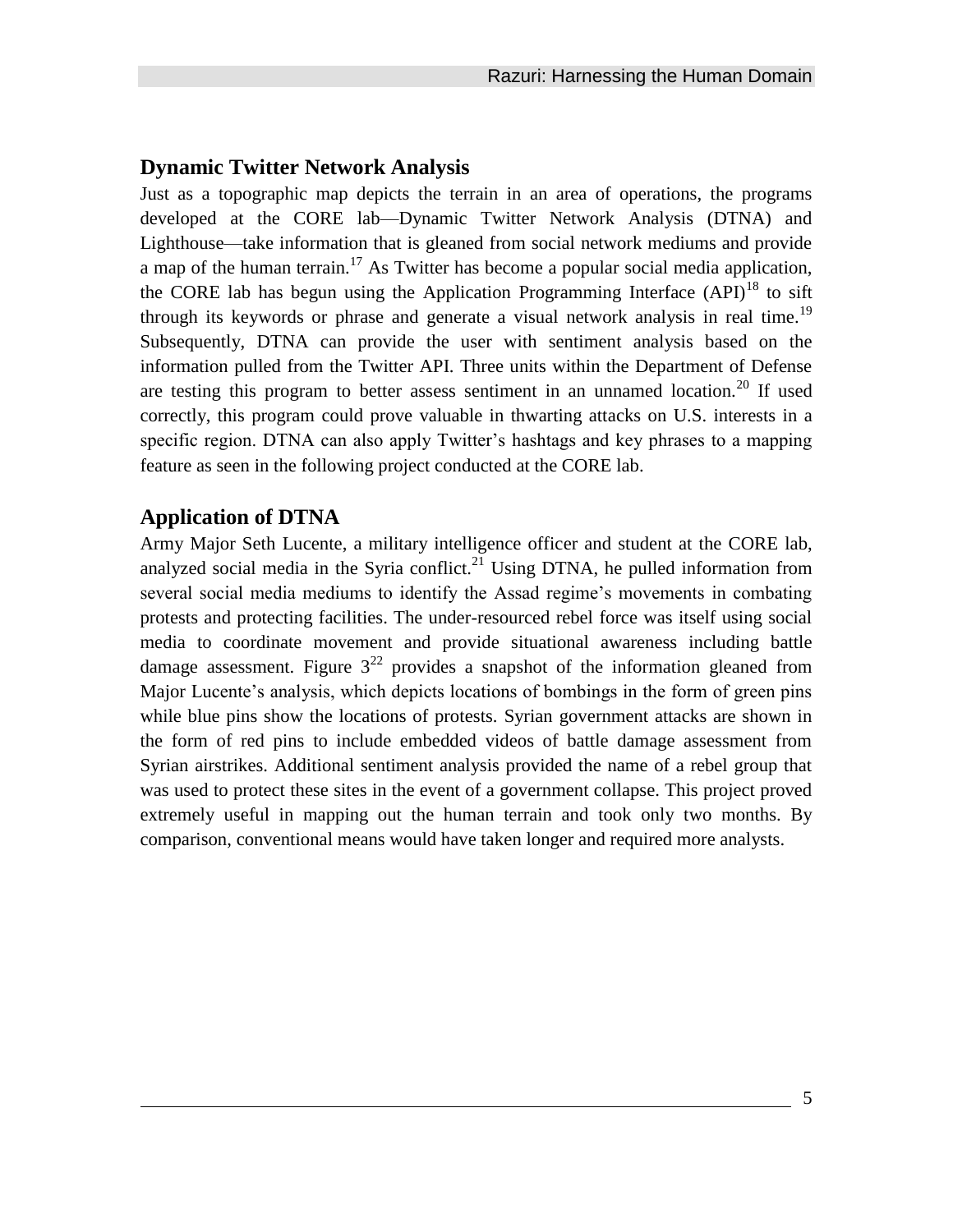

Figure 3. "Syria—11 June 2012." Source: Google Maps.

# **Lighthouse**

The second software, developed by two students, U.S. Marine Corps Captain Carrick Longley and U.S. Army Special Forces Warrant Officer 3 Chad Machiela, is Lighthouse. This Android-based program collects demographic information and produces a geospatial social network map that depicts links between individuals.<sup>23</sup> Like DTNA, this program has been validated in both humanitarian relief efforts and combat operations.<sup>24</sup> For example, Lighthouse was used in a medical action project by the Marines prior to the start of the 2012 Cobra Gold Exercise in Thailand to determine patient demographics and distance traveled to the medical site.<sup>25</sup> In the future, this information can provide commanders and humanitarian relief experts the ability to measure effectiveness of relief operations and allocate priorities as necessary.

# **Application of Lighthouse**

In 2010, a Special Forces Operational Detachment Alpha (ODA) team in southern Afghanistan successfully applied the Lighthouse program to their Village Stability Operations (VSO) to help identify tribal alignment.<sup>26</sup> At the time, the ODA was located in the Khakrez district and began collecting data on a few hundred villagers to establish a social network map.<sup>27</sup> Within three weeks, the ODA was able to pinpoint a Taliban sympathizer with high centrality in the village who was unreceptive to plans of marginalizing Taliban influence. Subsequently, the ODA reduced his influence.<sup>28</sup> Like

6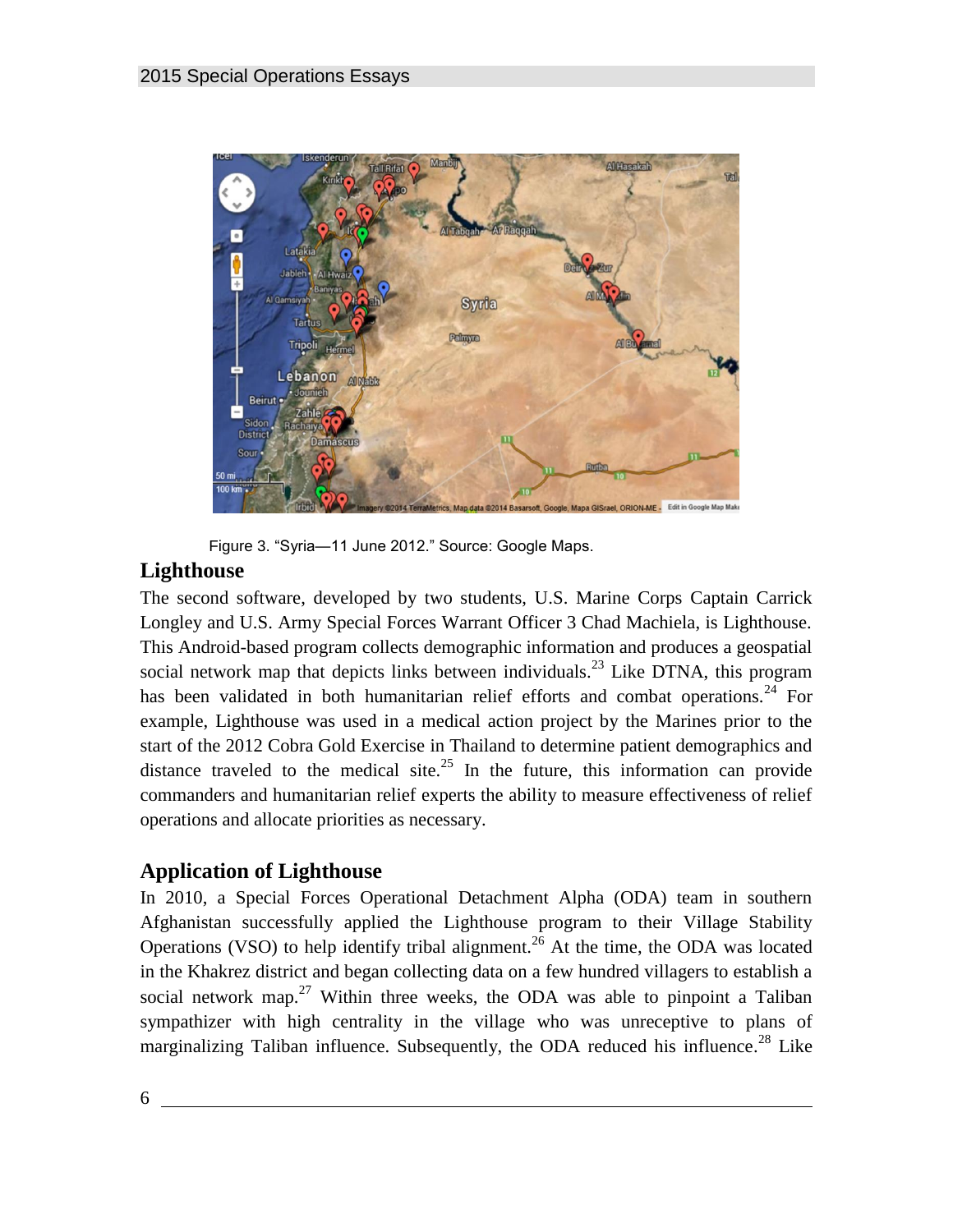the Syria project, the program took less time than conventional means, and it provides another example of integrating technology with SNA concepts to generate a non-kinetic targeting.

These examples demonstrate that social media and other information integrated with these programs provide a large pool of widely accessible data that can be used to map the human terrain and assess sentiment in order to apply an appropriate approach to a problem. More importantly, this information can be readily accessible as a means for SOF conducting preparation of the environment.<sup>29</sup> Doing so would inform policy makers and operators on the ground which group is aligned with U.S. interest before setting foot in a country. These programs are limited specifically to areas of the world with reduced bandwidth or where a host nation has blocked internet access. Keeping in mind the fastmoving nature of technology, these tools will be difficult to formalize and will require commanders to understand their value and effectively employ them. Doctrine will also need to catch up and codify the application of these tools and establish a framework within which they might be applied.

#### **The Military and the Human Domain**

The Army and Marine Corps have agreed on the definition set forth by United States Special Operations Command (USSOCOM) as "the totality of the physical, cultural, psychological, and social environments that influence human behavior to the extent that the success of any military operation or campaign depends on the application of unique capabilities that are designed to influence, fight, and win in the population-centric conflicts.<sup>"30</sup> This effort to define the human domain was the result of similar experiences of the Army, Marines, and USSOCOM operations in Afghanistan and Iraq. Although these institutions provide three distinct purposes for defense, they share a common operating space—land—and, therefore, people. With this commonality, the two service chiefs and USSOCOM commander collectively signed and published a white paper entitled *Strategic Landpower: Winning the Clash of Wills*, establishing the Strategic Landpower Task Force.<sup>31</sup> This task force will assist in capturing the lessons of last  $12$ years and provide a DOTMLPF- $P^{32}$  framework for building a future force. Of the three members, the Army was the first to introduce the concept of the human domain into doctrine.

#### **Army Approach**

Mindful of fiscal constraints and global uncertainty, the Army announced 24 specific concerns it anticipates in  $2014$ <sup>33</sup> Of those, one relates to doctrine focused on the human domain and another to regional alignment. The first will add a seventh warfighting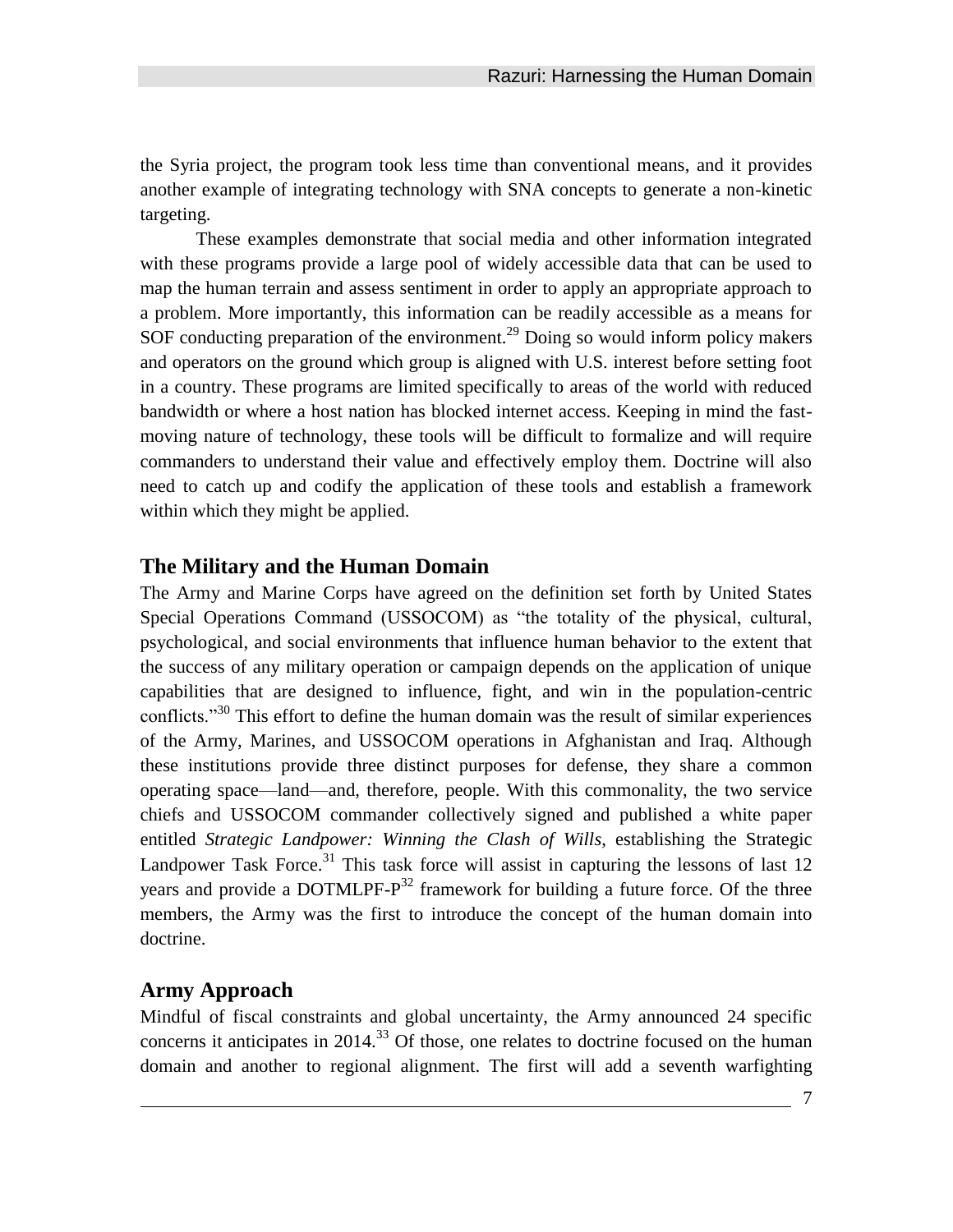function<sup>34</sup> within Army doctrine. To introduce this warfighting function, the Army's Training and Doctrine Command recently published TRADOC Pamphlet 525-8-4 entitled *The U.S. Army Functional Concept for Engagement*. This publication addresses four imperatives of the future Army force: both Army and partnered forces' capabilities will need to be leveraged in future operations; influence in a country or region will require an understanding of human factors by Army forces; the methodology of "by, with and through" will facilitate host nation capabilities; and support to the joint force commander will require Army conventional and special operations forces (SOF) to work in concert with one another.  $35$ 

The second effort is regional alignment. With the exception of the 82d Airborne Division, which will remain as the Global Response Force, divisions will deploy brigades to each geographic combatant commander's (GCC) area of responsibility on a rotational basis. This will provide the means to build partner capacity while simultaneously posture for securing national interests abroad. One challenge is size. Employing a large unit counters strategic guidance of maintaining "small-footprint approaches."<sup>36</sup> More importantly, conventional units do not have the necessary language and cultural skills and are fiscally constrained, making prioritization of training and funding critical for success. Doctrinal changes and growing requisite capabilities will take time; therefore, USSOCOM units are best suited to maintain the lead in the human domain as it relates to warfighting.

### **SOF in the Lead**

U.S. SOF units are deployed in over 75 countries to participate in a wide range of operations, from advising foreign partners to combating violent extremist organizations and other sensitive operations. These units' language capabilities, cultural training, and advanced skills far surpass the capabilities of conventional forces. The U. S. Army Special Forces Command has five active duty Special Forces Groups that are geographically aligned to the  $GCCs<sup>37</sup>$  These operators are provided extensive educational opportunities throughout their career to help ensure their success in core activities and operations relevant to the human terrain, including counterterrorism, foreign internal defense, and unconventional warfare (UW). In essence, UW is counterinsurgency in reverse, and thus is inherently tied to operating with indigenous people. An example is the U.S. involvement in assisting, training, and advising the Afghan Mujahedeen during the Afghan-Soviet War of the 1980s. The degree to which social movements, revolutions, and UW intersect—illustrated in Figure 4—has been captured in SOF curriculum and publications. This understanding underscores SOF's focus on the human domain.

8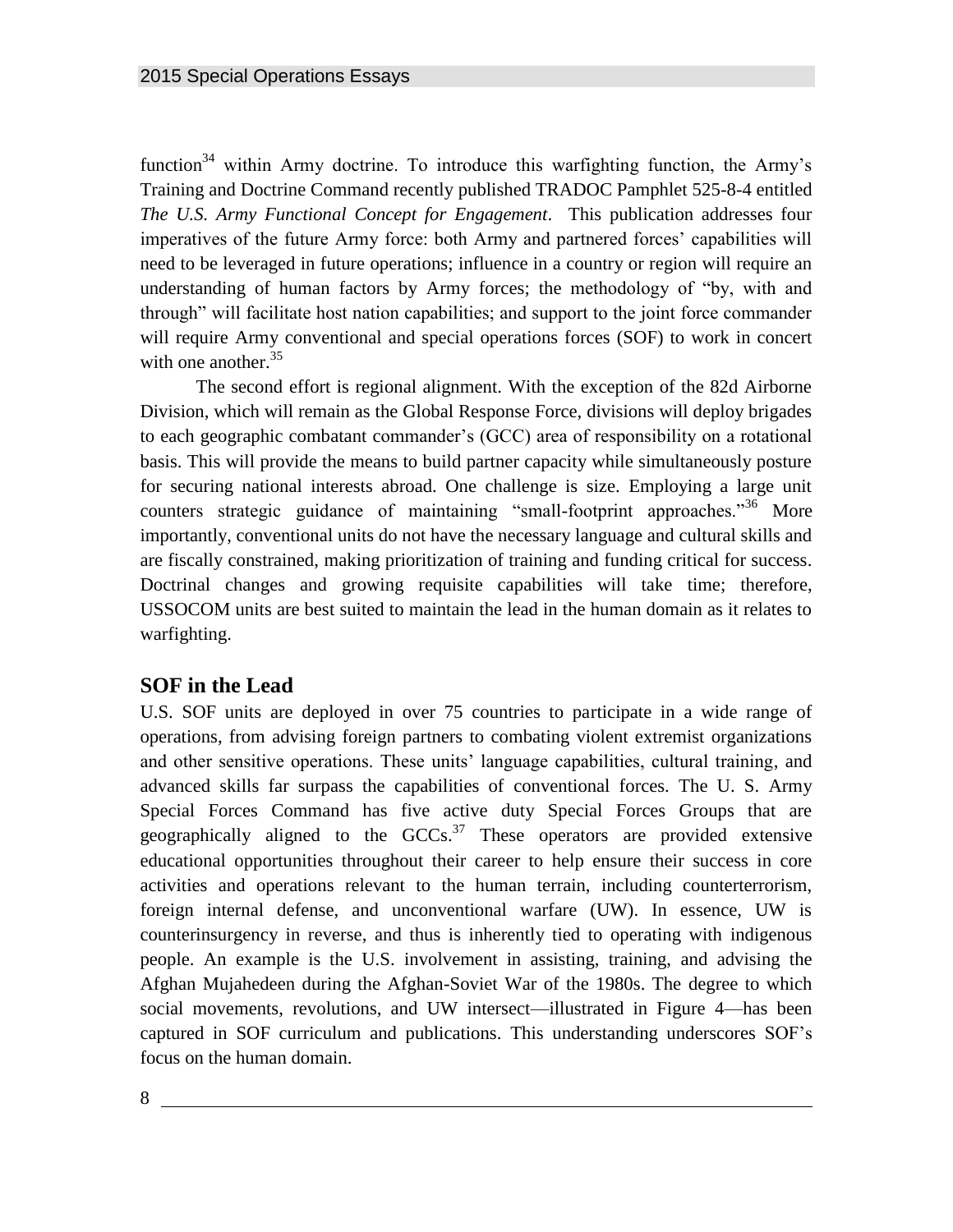

Figure 4. Social Revolution, Social Movement, and Unconventional Warfare. Source: Doowan Lee, "A Social Movement Approach to Unconventional Warfare," *Special Warfare*, July – September 2013.

### **Conclusion**

John F. Kennedy's 1961 inaugural speech provided a glimpse into how warfare changed in the latter part of the  $20<sup>th</sup>$  century. Kennedy described a type of warfare that was, "New in intensity, ancient in its origin—war by guerillas, subversives, insurgents, assassins, war by ambush instead of by combat; by infiltration, instead of aggression, seeking victory by eroding and exhausting the enemy instead of engaging him."<sup>38</sup> This recognition implied a focus on the human element and continues to resonate today. Social network analysis concepts are a means to understand the complexity of human factors. While the advent of social media is, in military terms, decisive terrain for both insurgent and counterinsurgent, it provides the opportunity for influence. Illicit organizations have taken to this medium to transmit their  $12<sup>th</sup>$  century ideology using 21st century technologies to increase their followers.<sup>39</sup> This essay introduced tools that should be used and incorporated by military planners and interagency organizations alike to counter the spread of this ideology. Although there is no single solution for combating terrorism, the understanding of the human domain and the military's ability to influence it can prioritize already limited resources as we look toward an uncertain future operating environment.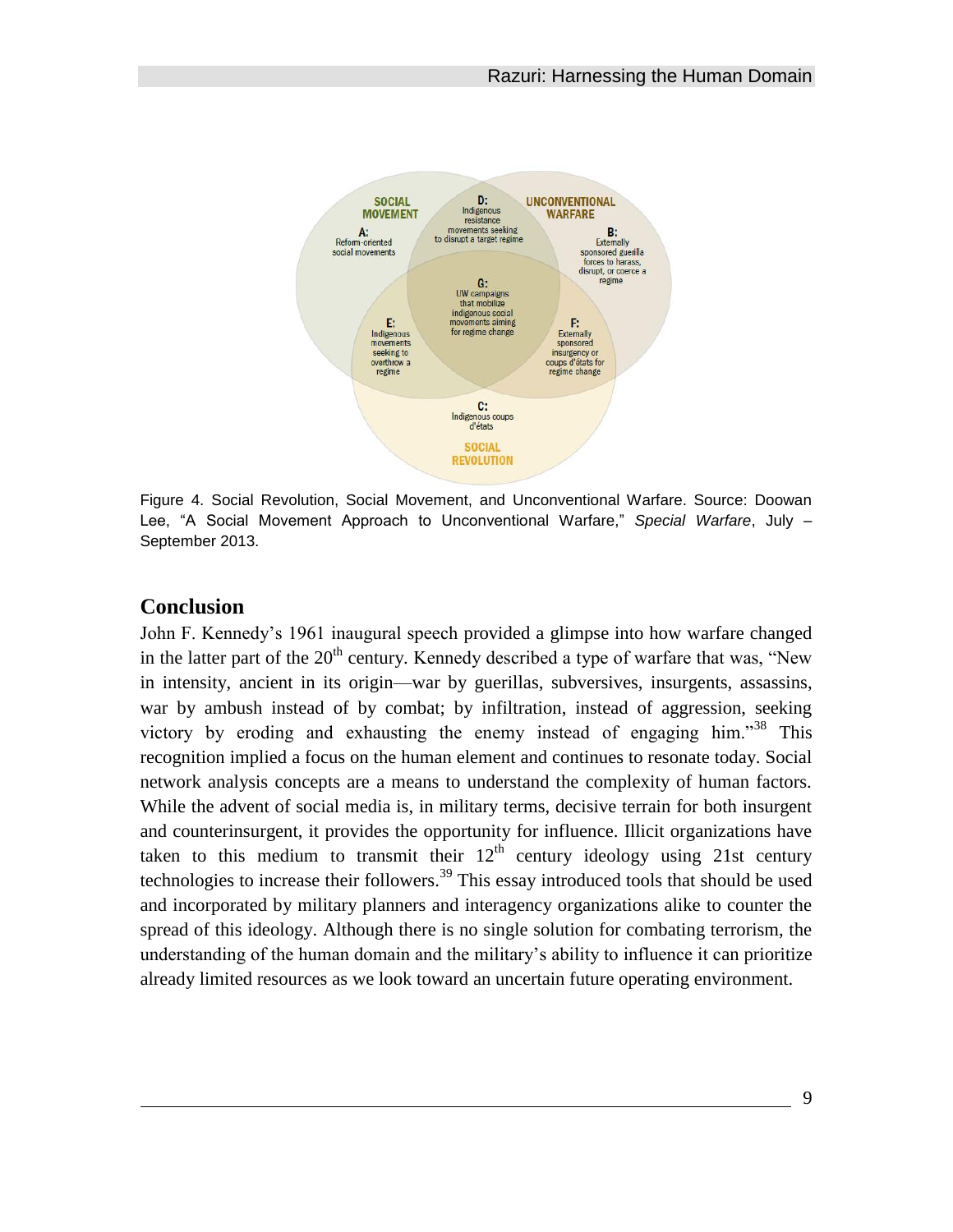#### **Endnotes**

l

 $6$  Ibid., 174-200.

7 Ibid., 178.

<sup>9</sup> Holt-Lunstad, Julianne, Timothy B. Smith, and J. B. Layton. "Social Relationships and Mortality Risk: A Meta-analytic Review." *PLOS Medicine* 7, no. 7 (2010):

<http://www.plosmedicine.org/article/info%3Adoi%2F10.1371%2Fjournal.pmed.1000316#s2>

<sup>10</sup> Dubai School of Government. "Facebook Usage: Factors and Analysis." *Arab Social Media Report* 1, no. 2 (JAN 2011): 3.

Revolutions." *Journal of the Middle East and Africa* 3, (2012): 10: [http://www.census.gov/population/international/data/idb/region.php?N=%20Results%20&T=12&A=separa](http://www.census.gov/population/international/data/idb/region.php?N=%20Results%20&T=12&A=separate&RT=0&Y=2011&R=-1&C=EG) [te&RT=0&Y=2011&R=-1&C=EG](http://www.census.gov/population/international/data/idb/region.php?N=%20Results%20&T=12&A=separate&RT=0&Y=2011&R=-1&C=EG) 

<sup>15</sup> The Naval Postgraduate School is an Intermediate Level Education program for military officers to include Special Operations Forces senior Non-Commissioned Officers. For additional information on the CORE program see the Naval Postgraduate School site: <http://www.nps.edu/da/corelab/>

<sup>16</sup> Stewart, Kenneth. "NPS' CORE Lab Rethinks Traditional Intelligence Analysts," 13 September 2012: <http://www.nps.edu/About/News/NPS-CORE-Lab-Rethinks-Traditional-Intelligence-Analysis.html>  $\overline{^{17}}$  Ibid.

<sup>18</sup> An API is a set of programming instructions and standards for accessing web-based software. Basically a software company releases its API to the public so that other software developers can design products that are powered by its service. For more information see Dave Roos, *How to Leverage an API for Conferencing,* How Stuff Works, accessed on 20 February 2014:

<http://money.howstuffworks.com/business-communications/how-to-leverage-an-api-for-conferencing1.htm>  $19$  Davie, Kerry. "Can the US Military Fight a War with Twitter?" Computerworld.com, 8 November 2012: [http://www.computerworld.com/s/article/9233399/Can\\_the\\_US\\_military\\_fight\\_a\\_war\\_with\\_Twitter\\_?taxo](http://www.computerworld.com/s/article/9233399/Can_the_US_military_fight_a_war_with_Twitter_?taxonomyId=236&pageNumber=1) [nomyId=236&pageNumber=1](http://www.computerworld.com/s/article/9233399/Can_the_US_military_fight_a_war_with_Twitter_?taxonomyId=236&pageNumber=1)

 $21$  Ibid.

<sup>22</sup> Google Map accessed at:

[https://maps.google.com/maps/ms?msa=0&msid=212070240894988529972.0004cdd34638cc2d553e2&hl](https://maps.google.com/maps/ms?msa=0&msid=212070240894988529972.0004cdd34638cc2d553e2&hl=en&ie=UTF8&t=h&ll=34.697183,38.479958&spn=4.308843,4.877243&source=embed) [=en&ie=UTF8&t=h&ll=34.697183,38.479958&spn=4.308843,4.877243&source=embed](https://maps.google.com/maps/ms?msa=0&msid=212070240894988529972.0004cdd34638cc2d553e2&hl=en&ie=UTF8&t=h&ll=34.697183,38.479958&spn=4.308843,4.877243&source=embed)

<sup>23</sup> Stewart, "NPS' CORE Lab Rethinks."

<sup>&</sup>lt;sup>1</sup> Paret, Peter. "Clausewitz" in *Makers of Modern Strategy: From Machiavelli to the Nuclear Age*, 45. Edited by Peter Paret.Princeton, N.J.: Princeton University Press, 1996.

<sup>&</sup>lt;sup>2</sup> Smith, Rupert. *The Utility of Force: The Art of War in the Modern World*, 269. New York, NY: Vintage Books, 2005.

<sup>3</sup> Everton, Sean F. *Disrupting Dark Networks*, 6. New York, NY: Cambridge University Press, 2012.

<sup>4</sup> Ibid., 12.

<sup>&</sup>lt;sup>5</sup> Singerman, Diane. "Where Has All the Power Gone? Women in Politics in Popular Quarters in Cairo," 174, in Fatma Muge Gocek and Shira Balaghi, eds, *Reconstructing Gender in the Middle East.* New York: Columbia University Press, 1994.

<sup>8</sup> Ibid., 190.

<sup>&</sup>lt;sup>11</sup> Alterman, Jon. "The Revolution Will Not Be Tweeted." *The Washington Quarterly* 34, no. 4 (2011): 105. <sup>12</sup> Laremont, Ricardo R. "Demographics, Economics and Technology: Background to the North African

<sup>&</sup>lt;sup>13</sup> Dubai School of Government, "Facebook Usage: Factors and Analysis," 7.

<sup>&</sup>lt;sup>14</sup> Alterman, "The Revolution Will Not Be Tweeted," 106. This type of metaphor is not unique to Jon Alterman. Mao Tse-tung's book *Chairman Mao Tse-tung on People's War* (1967), also known as "the little red book", uses the phrase "A single spark can start a prairie fire."

 $20$  Ibid.